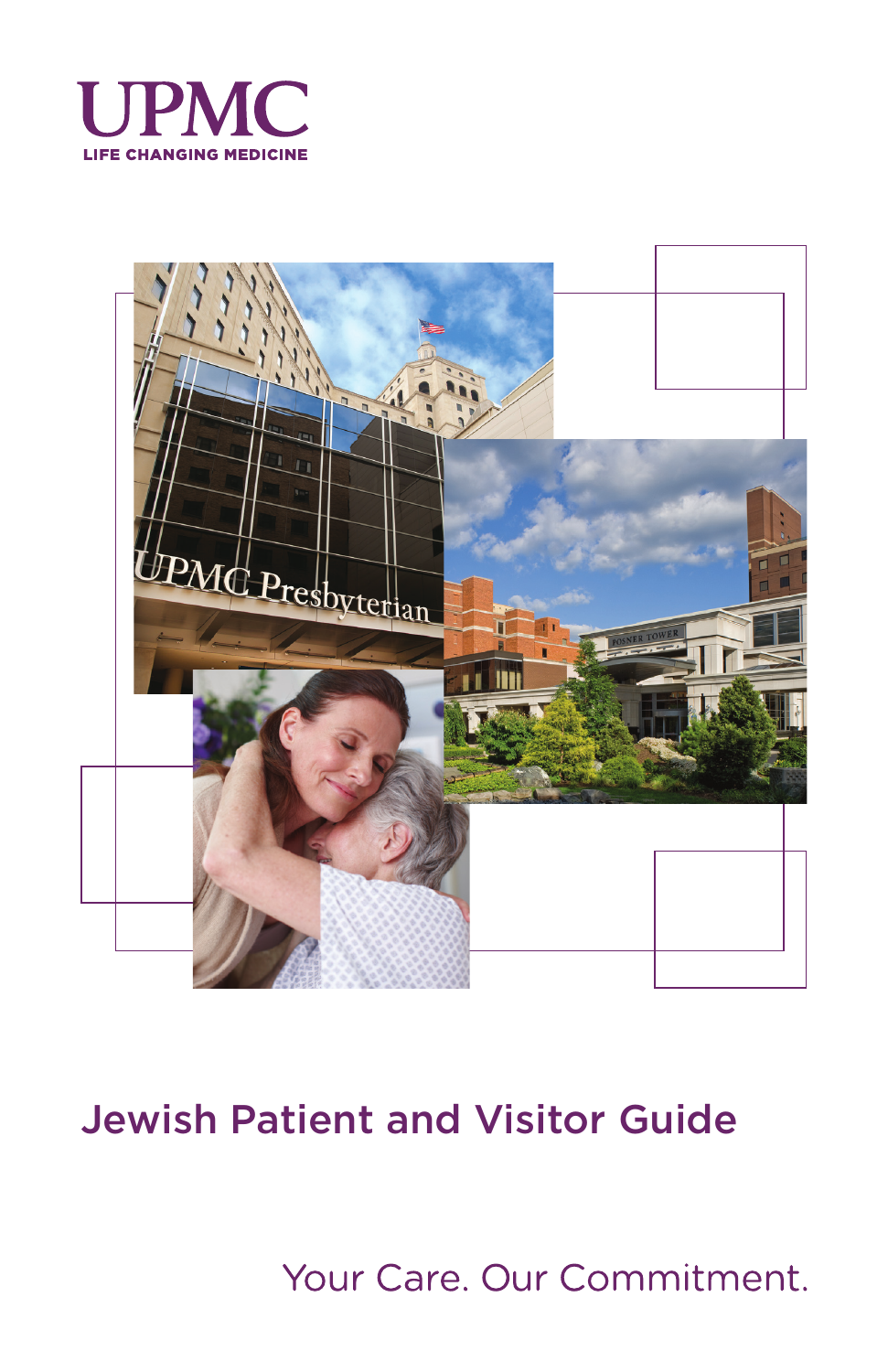### Welcome

Welcome to Pittsburgh and UPMC. An important part of the care we provide is helping our patients and their families to become familiar with their surroundings. Our top concern is our patients' health and well-being, but we know this may be a difficult time for their loved ones, too.

In order to help with this process we have a community of rabbis for important religious, spiritual, and emotional support for members of their congregations. The Office of Spiritual Care at UPMC Presbyterian and the Department of Pastoral Care at UPMC Shadyside work together with the rabbis of the community.

Inside this booklet you will find information about community, hospital, and religious resources. You can also find a listing of Orthodox, Conservative, Reform, Reconstructionist, and Independent synagogues in the Pittsburgh area. The Pittsburgh Jewish community wants you to feel welcomed.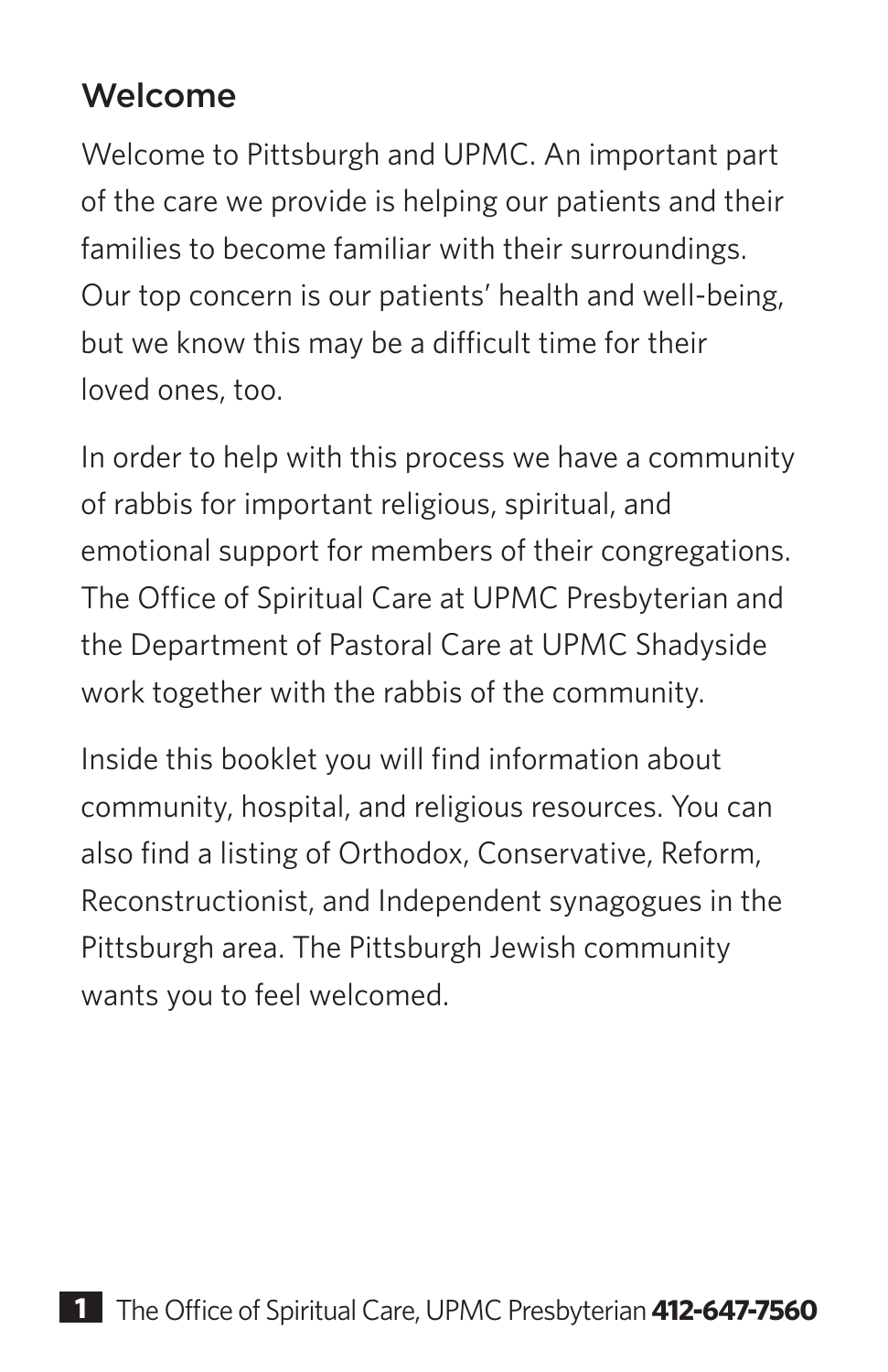## **Table of Contents**

| Welcome                                  |  |
|------------------------------------------|--|
|                                          |  |
|                                          |  |
|                                          |  |
|                                          |  |
|                                          |  |
|                                          |  |
|                                          |  |
|                                          |  |
| Chapels, Meditation Areas, and Gardens 6 |  |
|                                          |  |
|                                          |  |
|                                          |  |
|                                          |  |
|                                          |  |
|                                          |  |
|                                          |  |
|                                          |  |
|                                          |  |
|                                          |  |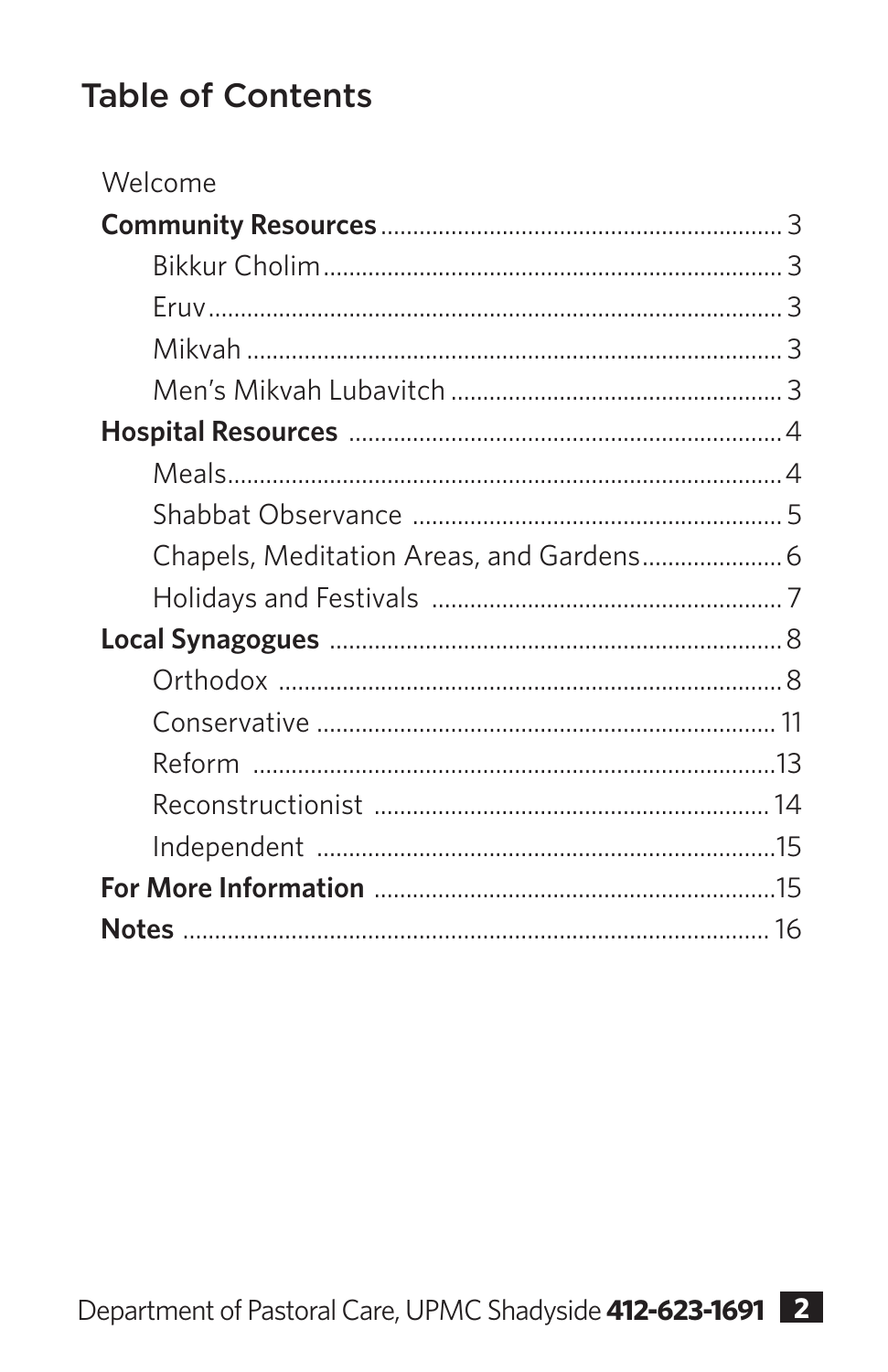# Community Resources

Below you will find resources that are available to you in the community.

## Bikkur Cholim

Pittsburgh's Bikkur Cholim is a volunteer organization that works with generous community members to provide kosher meals, Shabbat accommodations, and other resources for patients and family members who are not from the Pittsburgh area. For more information call **412-720-3071**.

### Eruv

Call **412-421-1437** early Friday afternoon or search "Pittsburgh eruv" online for an eruv update and map.

### Mikvah

The Jewish Women's League of Pittsburgh 1722 Denniston St. (corner of Forbes Ave. and Denniston St.) For appointments call **412-422-7110** or text **412-400-4497**. Visit **www.pittsburghmikvah.org** for more information.

### Men's Mikvah Lubavitch

Open daily Sunday through Thursday from 6 to 10 a.m. and all day Friday. 1 Yeshiva Way For information call **412-422-7315**.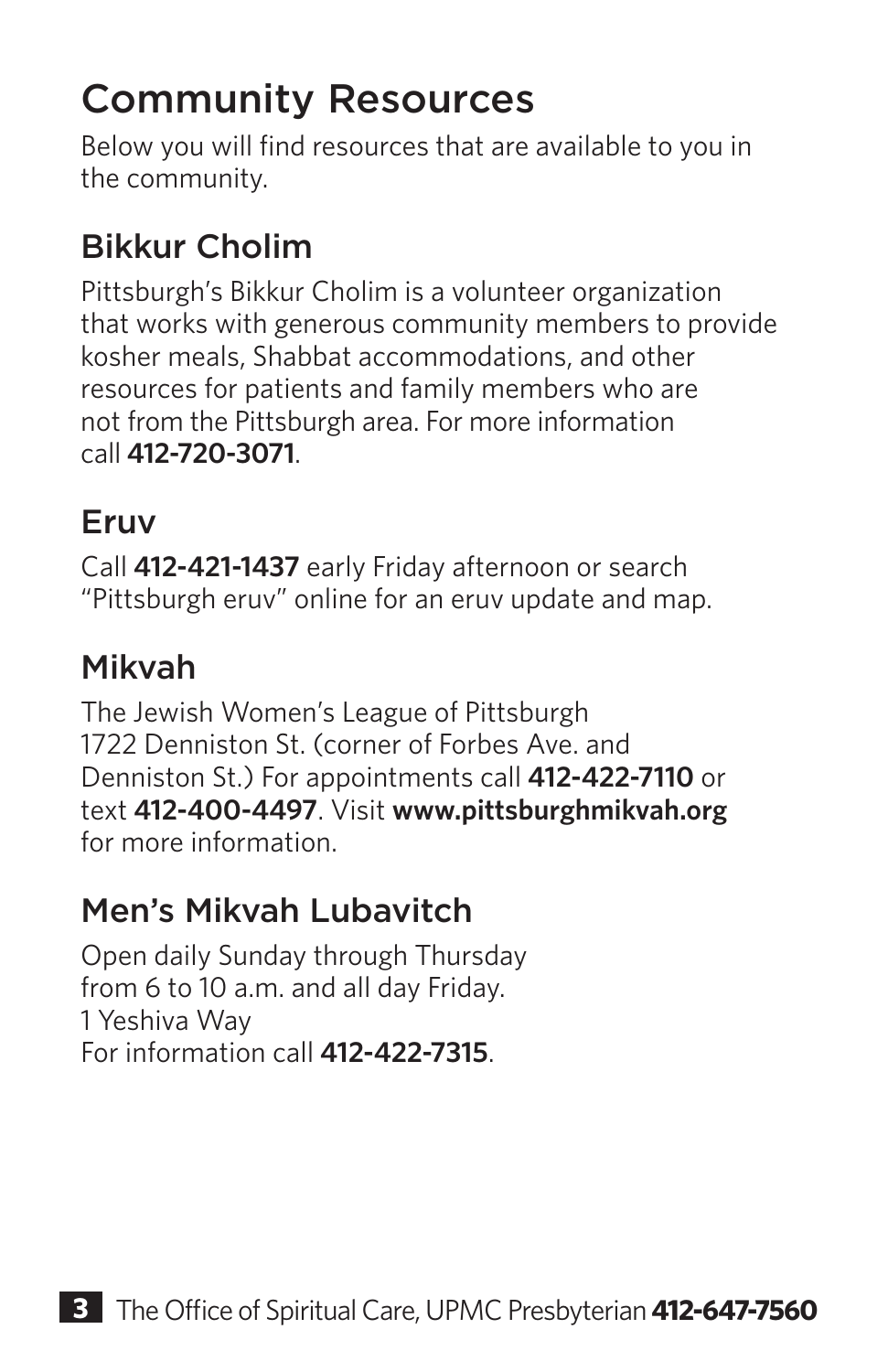# Hospital Resources

This section lists the resources available to you while you or your loved one is in the hospital.

## Meals

Kosher meals are prepared by Creative Kosher Catering and are certified by the Vaad of Harabonim of Pittsburgh.

### **Food Services**

**UPMC Presbyterian**: A meal service host will personally contact you each day for your meal selections. Complete the menu selection sheet delivered by your host and a staff member of the Food and Nutrition Services will pick it up. If the host is unavailable, please contact the Diet Office at **647-8001** and press option **1** from a hospital phone for assistance.

**UPMC Montefiore:** To place an order dial **864-1800** between the hours of 6:30 a.m. and 7 p.m. Identify yourself to the In-Room Dining Liaison and place your order.

**UPMC Shadyside:** A meal service host will personally contact you each day for your meal selections. If the host is unavailable, please contact the Diet Office at **623-1659** from a hospital phone for assistance.

Guest trays are available for a charge upon request. To order guest trays at UPMC Presbyterian, UPMC Montefiore, and UPMC Shadyside dial **412-864-1800**, and select In-room Dining. The In-room Dining Liaison will take orders for all three locations. The caller should provide the patient's name and hospital (UPMC Presbyterian, UPMC Montefiore, UPMC Shadyside) to ensure that the meal will be provided at the correct site.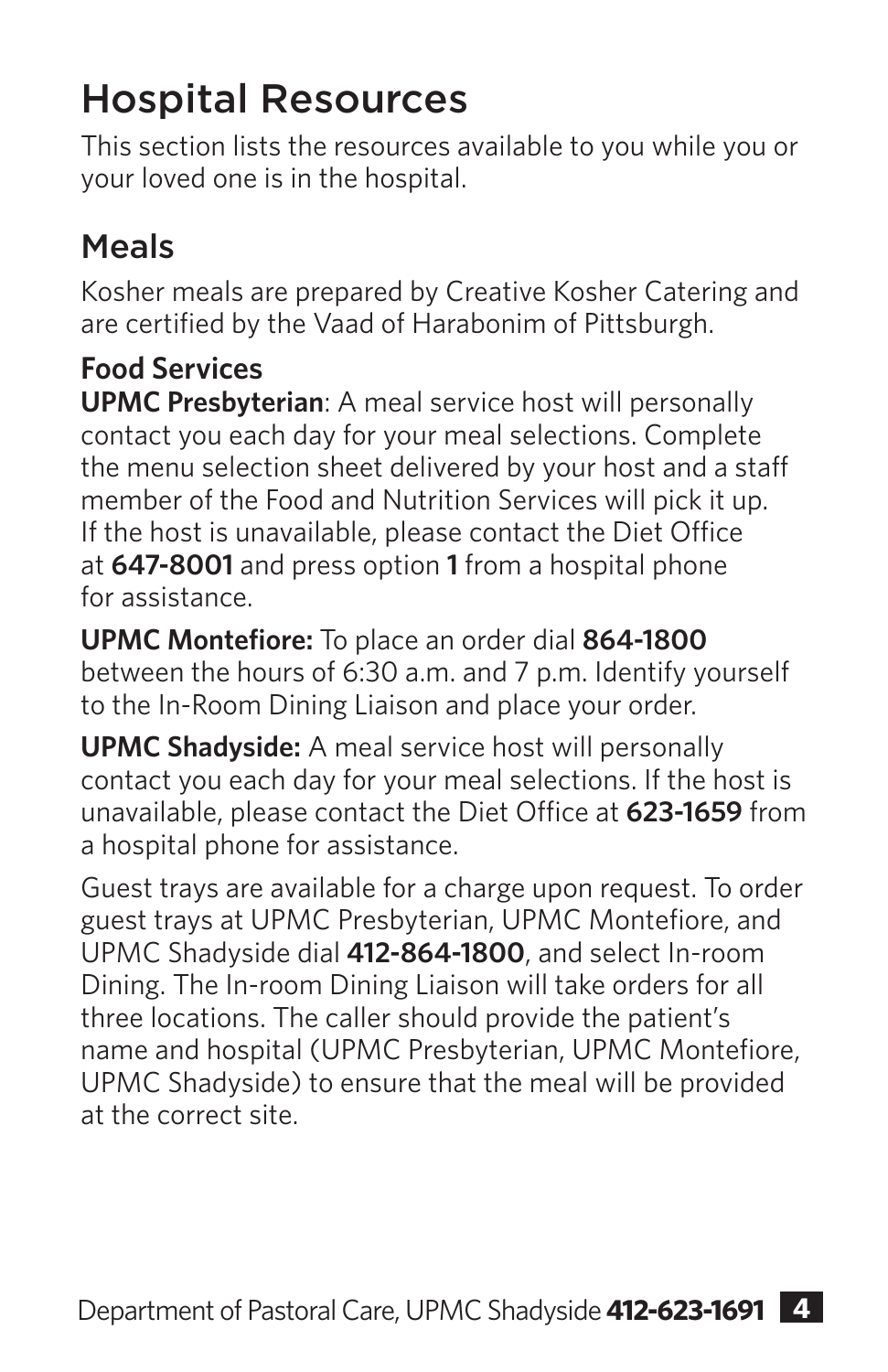## Shabbat Observance

We understand that being in the hospital during Shabbat, and being unable to welcome it in the traditional way with the lighting of candles, may be of concern. Although the lighting of wax candles in any hospital is prohibited (not allowed) by the fire marshal of Pittsburgh, electric and battery-powered Shabbat candles are available to patients. Please feel free to contact the Office of Spiritual Care at UPMC Presbyterian or the Department Of Pastoral Care at UPMC Shadyside to access electric and battery-powered Shabbat candles.

The Food and Nutrition Services department of UPMC Presbyterian and UPMC Shadyside make available grape juice and challah for Shabbat and holiday observances. Please see the hospital contact numbers for Food Services on page 4.

### **Eruv Chazterot**

The Vaad Horabonim of Pittsburgh have given us the following Halacha instructions. Carrying on Shabbat is allowed inside of UPMC Presbyterian, UPMC Montefiore, Eye and Ear Institute, Western Psychiatric Institute and Clinic, UPMC Shadyside, and Hillman Cancer Center as long as you or your love ones are not carrying outside the building, bridges, and tunnels.

### **Shabbat Cabinets**

If being hospitalized was due to an emergency on a Shabbat or Jewish holy day, you and your loved ones may not have had time to bring the religious articles for the Shabbat and holy day observances. Shabbat cabinets have been installed at UPMC Presbyterian, UPMC Montefiore, and UPMC Shadyside hospitals. They contain a variety of religious articles as well as a few non-perishable kosher food items. Staff at the Information Desk at each location will help you.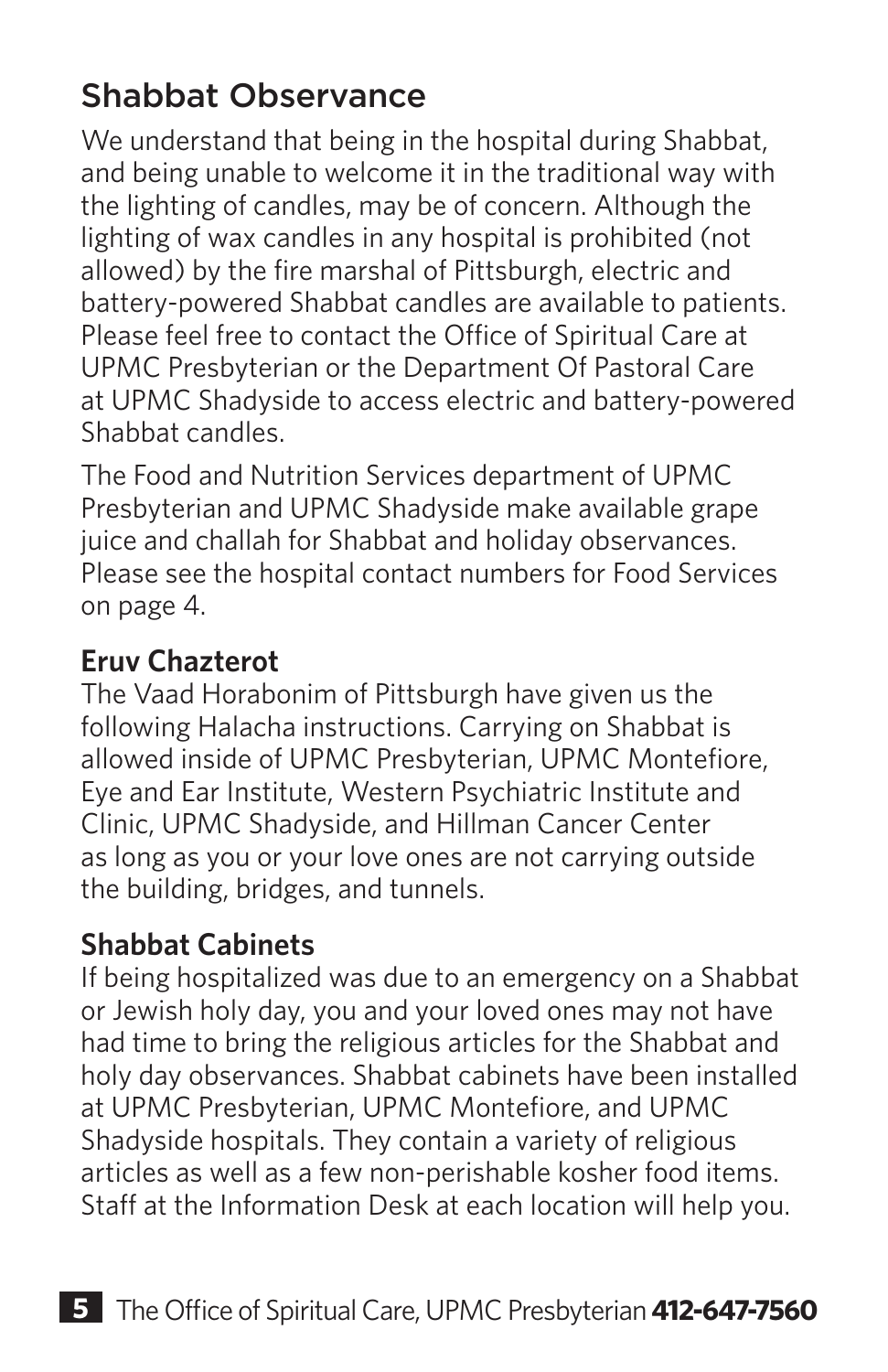### **Shabbat Cabinet Locations**

**UPMC Presbyterian:** 1<sup>st</sup> floor, in alcove of Citizens Bank ATM machine in hallway across from the main visitor elevators.

**UPMC Montefiore:** Main lobby on the 7<sup>th</sup> floor in the wheelchair storage area off to the right of the Information Desk.

**UPMC Shadyside:** 1<sup>st</sup> floor, in the wheelchair storage area off the Information Desk (Posner Tower).

## Chapels, Meditation Areas, and Gardens

Patients and their loved ones are invited to use the hospitals interfaith chapels and meditation areas. These peaceful settings have been set aside for prayer, meditation, reflection, and solitude.

### **UPMC Presbyterian**

- The interfaith chapel is located on the 11<sup>th</sup> floor of UPMC Presbyterian.
- The Rogal Interfaith Meditation Room is located in UPMC Montefiore in the main lobby on the 7<sup>th</sup> floor.
- The B. Blair Crawford Garden and Atrium is a quiet place for reflection and relaxation. It is located off UPMC Montefiore's main entrance. Directions to the garden are posted in UPMC Montefiore's main lobby on the 7<sup>th</sup> floor.

### **UPMC Shadyside**

- An interfaith chapel is located in Posner Tower on the 1<sup>st</sup> floor.
- The Hopwood Garden and atrium is off of the ground level of Hillman Cancer Center at UPMC Shadyside.
- The Hulme Meditation Area is a quiet place for reflection and relaxation. It is located near the Hopwood Garden and atrium on the ground level of Hillman Cancer Center.
- The Japanese Garden is located in front of the main hospital entrance (Centre Avenue) at UPMC Shadyside.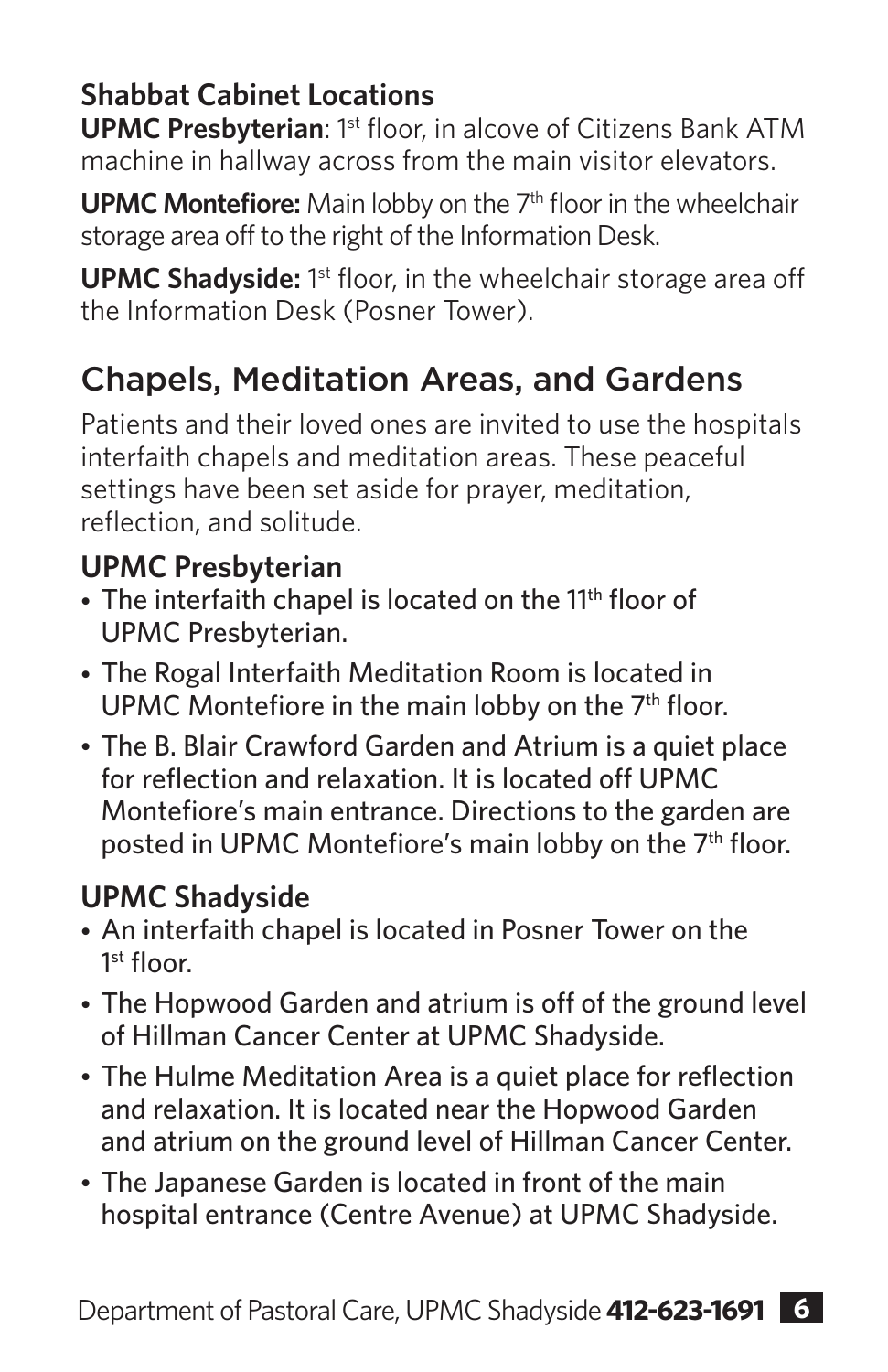## Holidays and Festivals

Jewish holidays are celebrated at UPMC Presbyterian and UPMC Shadyside in a manner appropriate to the hospital setting.

### **Rosh Hashanah**

On Rosh Hashanah, the shofar is sounded for patients in their rooms.

### **Sukkot**

A sukkah is constructed each year at both campuses so that patients, families, and staff may enjoy the festival and eat in the sukkah if they wish. For locations contact the Office of Spiritual Care at UPMC Presbyterian or the Department of Pastoral Care at UPMC Shadyside.

#### **Chanukah**

The Office of Spiritual Care at UPMC Presbyterian provides electric menorahs upon request.

#### **Purim**

For Purim, arrangements are made for those who wish to hear the reading of the Book of Esther from the Megillah. The reading may take place in a patient's room.

#### **Passover**

During Passover, a seder plate containing the symbolic foods, a copy of the Haggadah, and strictly kosher Passover meals are available. All Passover meals are prepared by Creative Kosher Catering and certified by the Vaad Harabonim of Pittsburgh.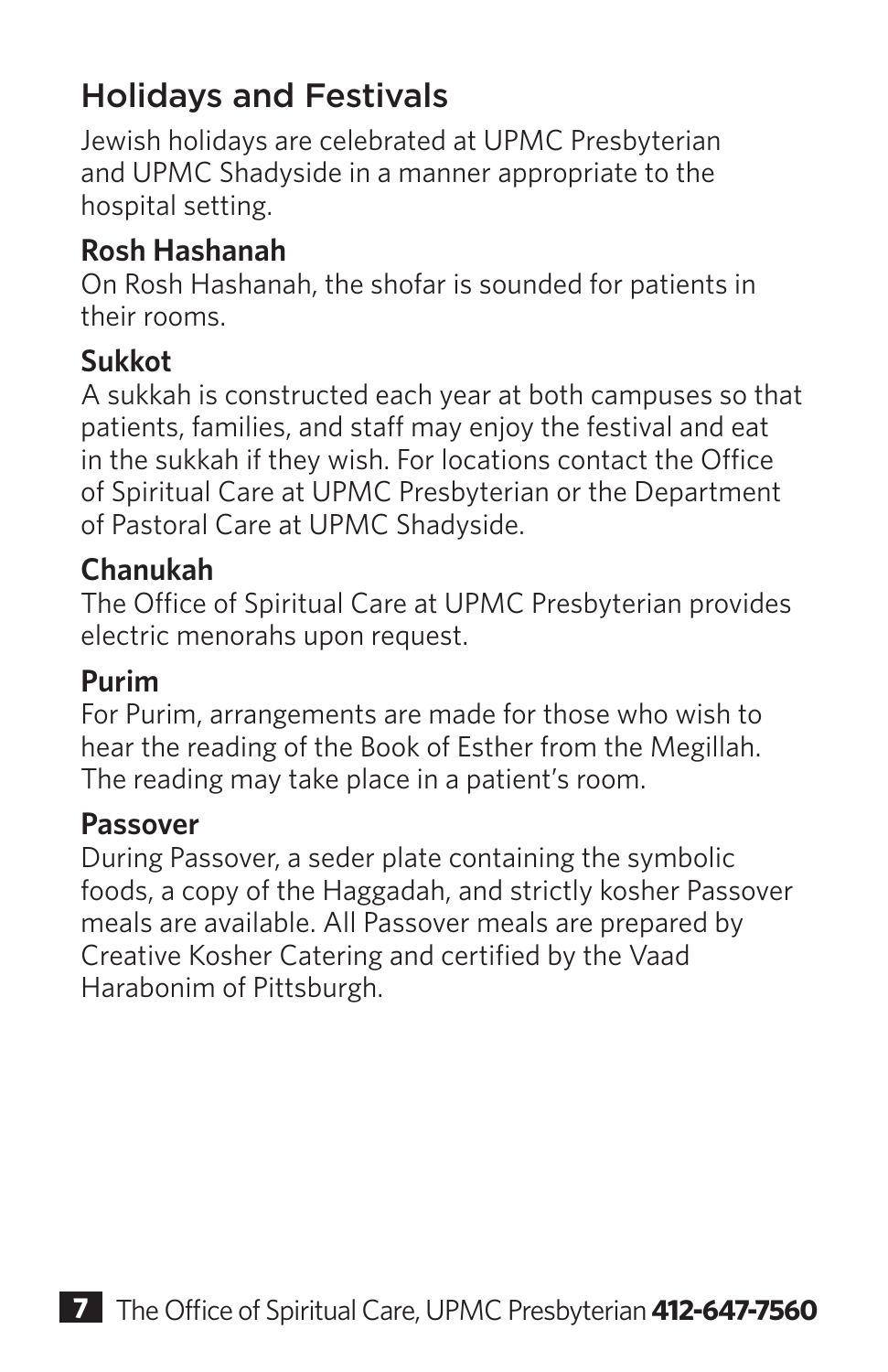# Local Synagogues

For times of daily minyan (worship services) call the individual synagogue.

## **Orthodox**

### **Carnegie**

Ahavath Achim Congregation The Carnegie Shul 500 Chestnut St.

**412-260-7232** (for immediate assistance) **412-279-1566** (to leave a message) **www.thecarnegieshul.org**

### **Downtown**

Beth Hamedrash Hagodol/Beth Jacob Congregation 1230 Colwell St.

#### **412-471-4443**

**Fox Chapel** Fox Chapel Chabad Center for Jewish Life 1320 Freeport Road

#### **412-781-1800**

Fax: **412-406-7569**

**www.chabadfoxchapel.com**

### **Monroeville**

Chabad Jewish Center of Monroeville 2715 Mosside Blvd.

#### **412-372-1000**

Fax: **412-372-1000 Chabad@JewishMonroeville.com www.jewishmonroeville.com**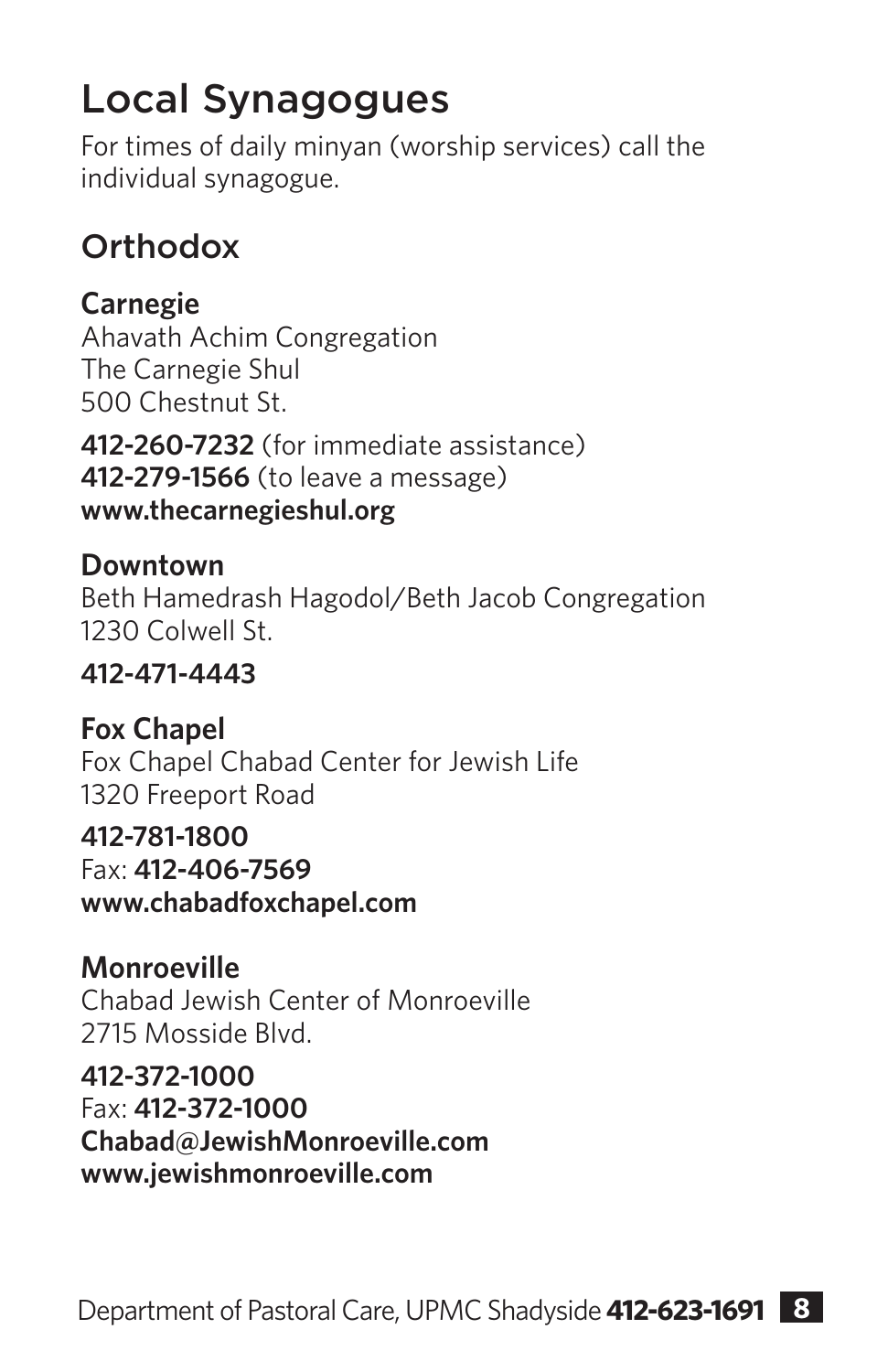**Mt. Lebanon** Chabad of South Hills 1701 McFarland Road

**412-344-2424** Fax: **412-291-3424 rabbi@chabadsh.com www.chabadsh.com**

**Squirrel Hill** B'nai Emunoh Chabad 4315 Murray Ave.

**412-521-1477 bechabad@gmail.com www.bechabad.org**

Chabad of Squirrel Hill 6401 Forbes Ave.

**412-421-3561** Fax: **412-422-5930 www.chabadpgh.com**

Kollel Jewish Learning Center PO Box 81036, Pittsburgh, PA 15217 5808 Beacon St.

**412-420-0220** Fax: **412 420-0224 info@kollelpgh.org www.kollelpgh.org**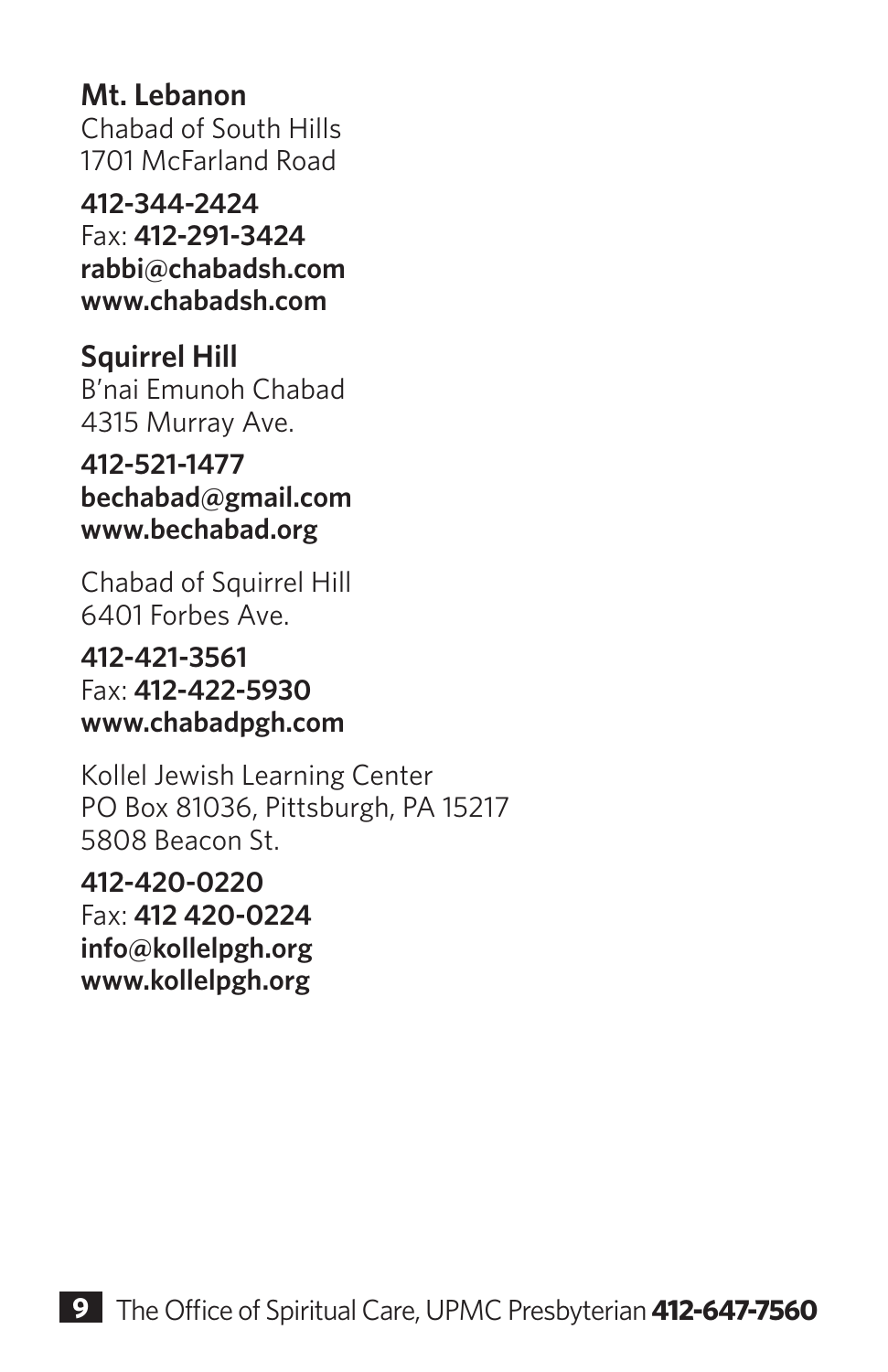Lubavitch Center Synagogue Chabad of Western Pennsylvania 2100 Wightman St.

**412-422-7300 x 1-211** Fax: **412-422-5930 Rabbi@yeshivaschools.com mail@yeshivaschools.com www.yeshivaschool.com**

Congregation Poale Zedeck 6318 Phillips Ave.

#### **412-421-9786 info@pzonline.org**

Shaare Torah Congregation 2319 Murray Ave.

**412-421-8855 office@ShaareTorah.net www.shaaretorah.net**

Young Israel of Pittsburgh/ Congregation Shaare Zedeck 5831 Bartlett St.

#### **412-421-0508 halochoscope@hotmail.com**

Young Peoples Synagogue 6406 Forbes Ave. **www.yps-pgh.org**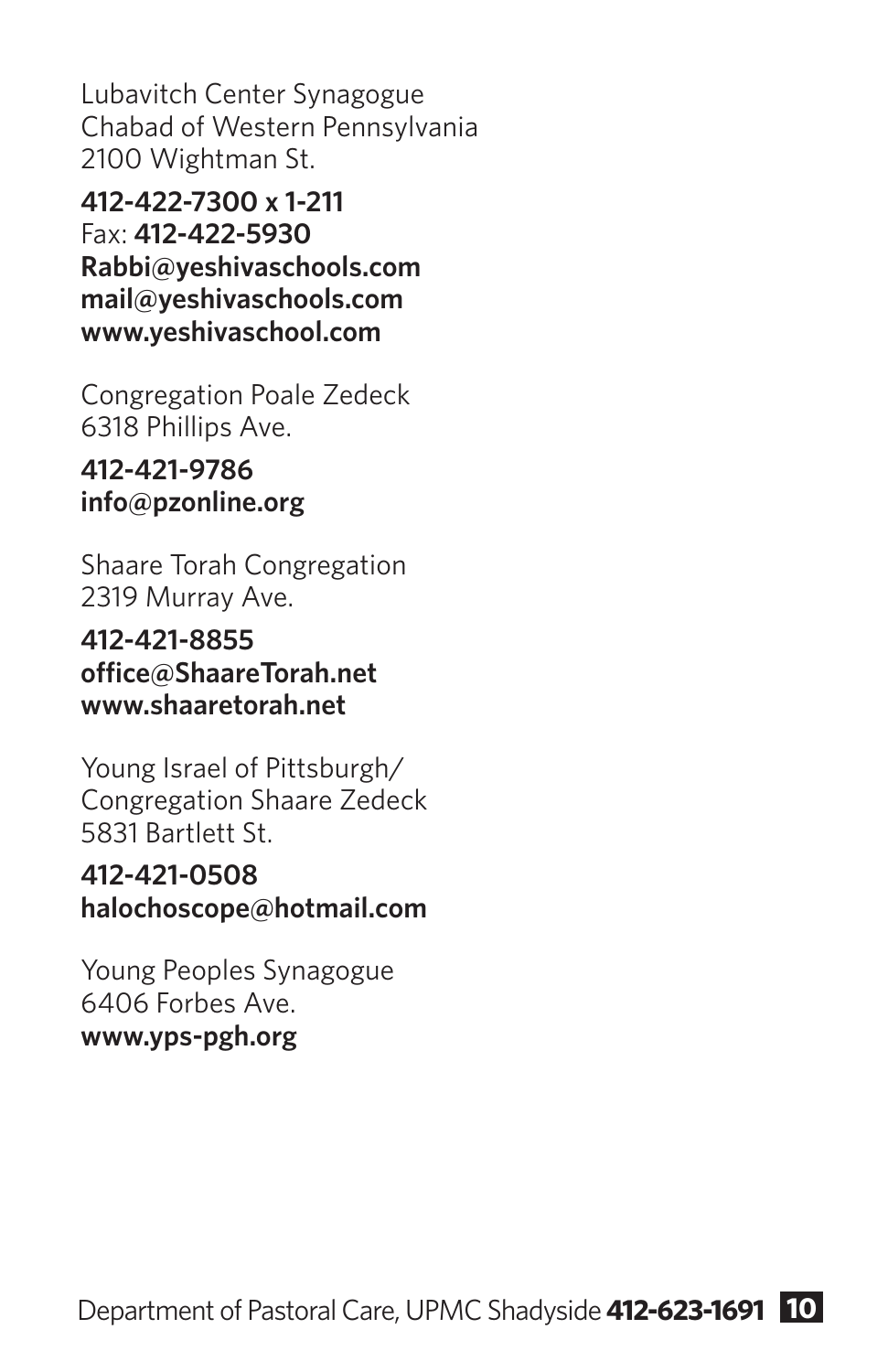**White Oak** Gemilas Chesed 1400 Summit St.

**412-678-8859 gemilaschesed@gmail.com www.gemilaschesed.org**

### **Conservative**

**Ambridge**  Beth Samuel Jewish Center 810 Kennedy Ave.

**724-266-5238 bethsamueloffice@comcast.net**

#### **Cheswick (Fox Chapel Area)**

Adat Shalom B'nai Israel/Beth Jacob 368 Guys Run Road

**412-820-7000 www.adatshalompgh.org**

**Mt. Lebanon** Beth El Congregation of South Hills 1900 Cochran Road

**412-561-1168 Bethel1900@juno.com www.bethelcong.org**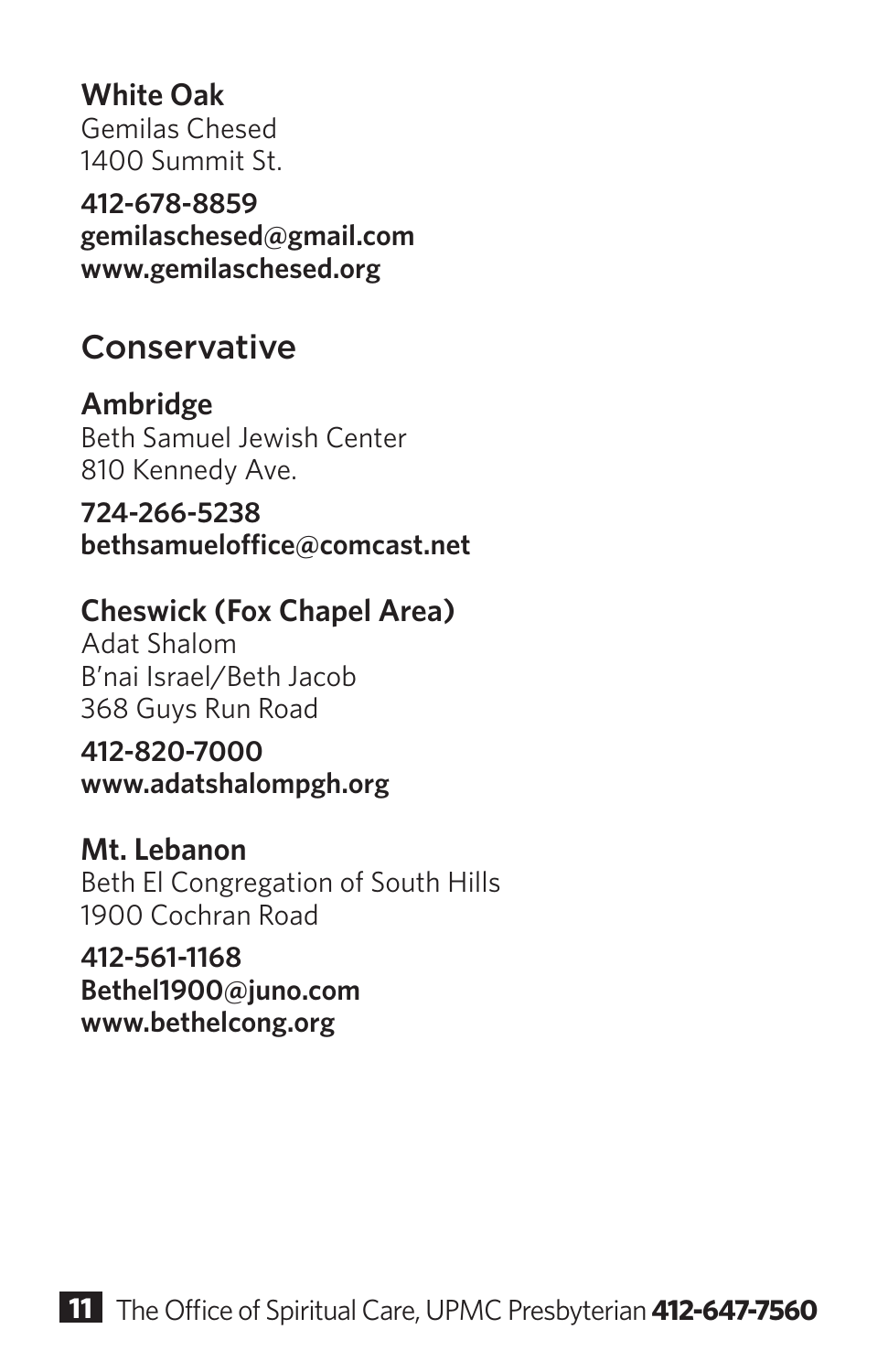### **Squirrel Hill**

Congregation Beth Shalom 5915 Beacon St.

**412-421-2288 office@bethshalompgh.org www.bethshaompgh.org**

New Light Congregation/Ohr Chadash 1700 Beechwood Blvd.

**412-421-1017 info@newlightcongregation.org www.newlightcongregation.org**

Tree of Life Or L'Simcha Congregation 5898 Wilkins Ave.

**412-521-6788 TOLPGH@aol.com www.tolols.org**

**Washington, PA** Beth Israel Congregation 265 North Ave.

**724-225-7080 Office@bethisraelsynagogue.com www.mybethisrael.com**

**Wilkins Township** Parkway Jewish Center (Shaar Ha-Shamayim) 300 Princeton Drive

**412-823-4338 parkwayjc@verizon.net www.parkwayjewishcenter.org**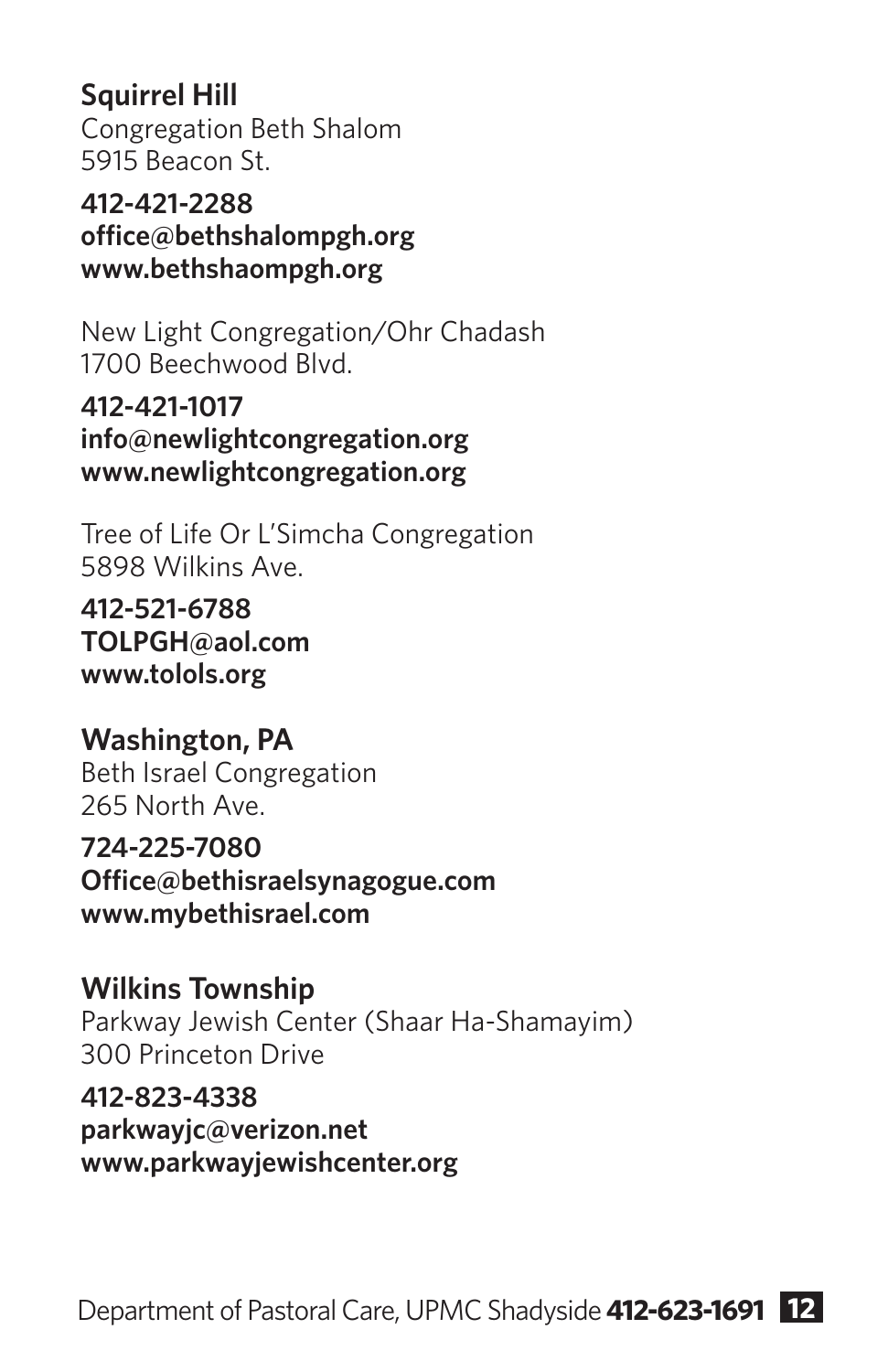### Reform

**Allison Park** Temple Ohav Shalom 8400 Thompson Run Road

**412-369–0900 info@templeohavshalom.org www.templeohaveshalom.org**

### **Greensburg**

Congregation Emanu-El Israel 222 North Main St.

**724-834-0560 Cei50@aol.com www.ceigreensburg.org**

### **Monroeville**

Temple David 4415 Northern Pike

**412-372-1200**

**tdoffice@templedavid.org www.templedavid.org**

#### **Mt. Lebanon**

Temple Emmanuel of South Hills 1250 Bower Hill Road

**412-279-7600**

Facebook: **facebook.com/templeemanuelpittsburgh** Twitter: **@EmanuelPgh www.templeemanuelpgh.org**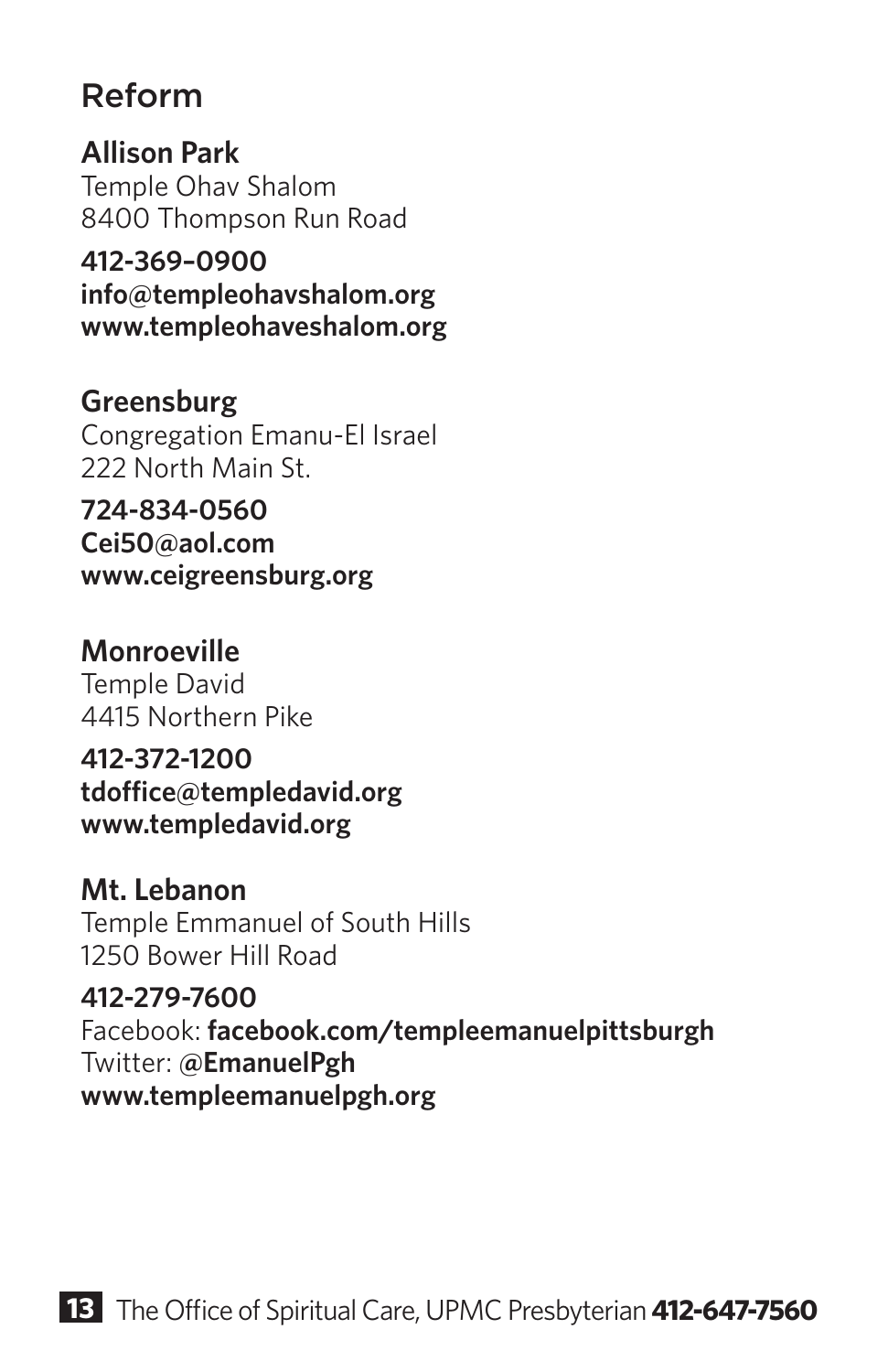**Oakland** Rodef Shalom Congregation 4905 Fifth Ave.

**412-621-6566 info@rodefshalom.org www.rodefshalom.org**

**Squirrel Hill** Temple Sinai 5505 Forbes Ave.

**412-421-9715 office@templesinaipgh.org www.templesinaipgh.org**

**White Oak** Temple B'nai Israel 2025 Cypress Drive

**412-678-6181** Fax: **412-672-1868 tbioffice@gmail.com www.tbiwhiteoak.org**

### Reconstructionist

**Squirrel Hill** Congregation Dor Hadash 5898 Wilkins Ave. **412-422–5158 Admin@dorhadash.net www.dorhadash.net**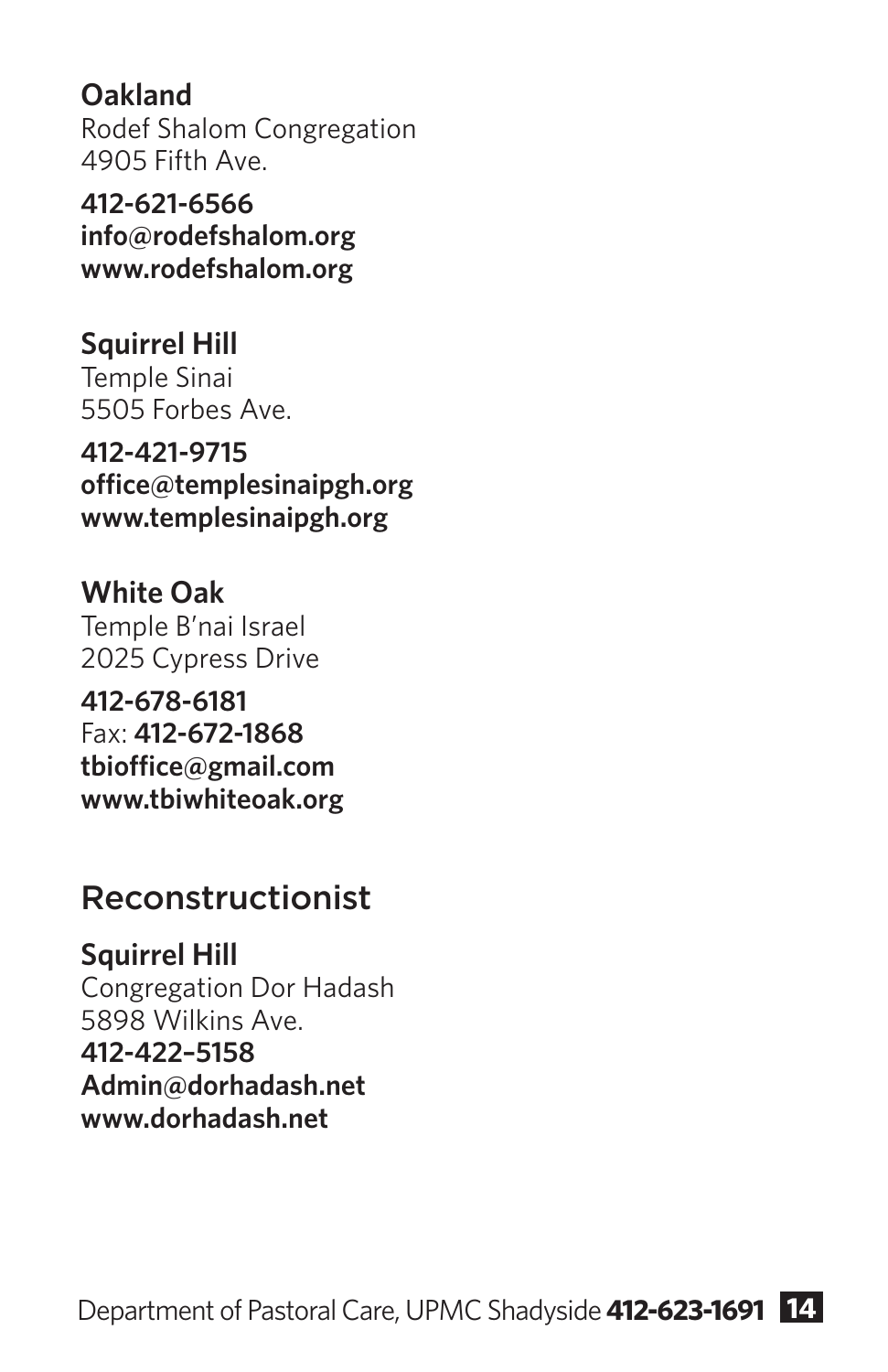### Independent

**Squirrel Hill** Minyan Makom Ha-Lev (Reconstructionist, Renewal) Meets in various locations. For more information

call **412-260-3600**. **makomhalev@gmail.com**

Bet Tikvah (A welcoming LGBT centric independent minyan)

Rodef Shalom Congregation 4905 Fifth Ave.

Meets 1st Friday every month. Call or visit the website for information on special events.

**412-256-8317 info@bettikvah.org www.bettikvah.org**

# For More Information

For more patient and visitor resources available to you during your stay or visit, please visit **UPMC.com/PatientsAndVisitors**.